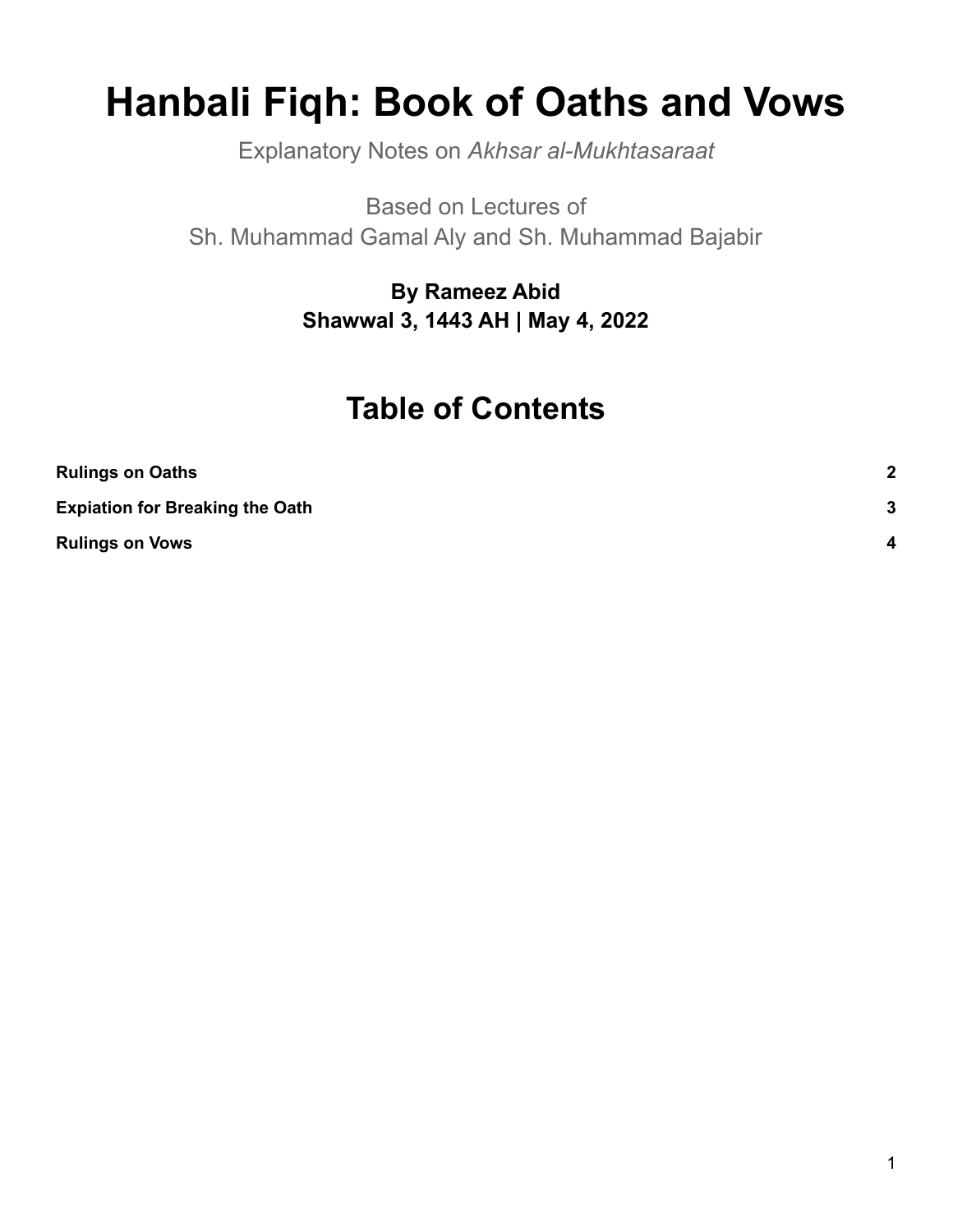#### <span id="page-1-0"></span>Rulings on Oaths

- I. Oaths are when a person **swears** by something **great** to do or not to do something in the **future**
	- A. Examples:
		- 1. "I swear by Allah that I will not go to the grocery store tomorrow!"
		- 2. "I swear by Allah that I will spend three days in the mosque next month for *i'tikaaf*!"
- II. It is **only** allowed to swear by one of the following **three** and **prohibited** to swear by anything else:
	- A. Allah
		- 1. Ex: "I swear by Allah that I will do or not do such and such!"
	- B. One of Allah's Attributes
		- 1. Ex: "I swear by Allah's Mercy that I will do or not do such and such!"
	- C. Qur'an
		- 1. Ex: "I swear by the Qur'an that I will do or not do such and such!"
- III. Whoever **takes** an oath and **breaks** it, then he/she is **required** to pay **expiation**
	- A. Meaning the person either **did** something that he/she **swore** not to do or **did not** do something that he/she **swore** to do
	- B. The **expiation** for **breaking** an oath becomes **binding** if it fulfills **four** conditions:
		- 1. The person **intended** to make the oath when he/she made it
			- a) If the person said it because the expression is **commonly** used among the people in his/her language, but they do **not** intend to make an actual oath by it, then it does **not** count
				- (1) Ex: when people commonly say, "*Wallahi* (By Allah) this or that!"
		- 2. It **must** be regarding something in the **future**
			- a) If a person made an **oath** regarding something in the **past**, then such an oath is either:
				- (1) Truthful
					- (a) If the **statement** about the **past** is **true**
					- (b) Ex: a worker says, "I swear by Allah I finished all my work on time yesterday!"
				- (2) False
					- (a) If the **statement** about the **past** is **false**
					- (b) Ex: a thief says, "I swear by Allah I did **not** steal the money yesterday!"
					- (c) There is **no expiation** for it but just **repentance**
					- (d) If the person **mistakenly** thought he/she was truthful when he/she made the oath about the past but it turned out to be **wrong**, then there is **no expiation** for it **nor** is the person considered blameworthy
			- b) It **cannot** be regarding something that is **impossible**
				- (1) Ex: "I swear by Allah that I will fly like a bird in the sky tomorrow!"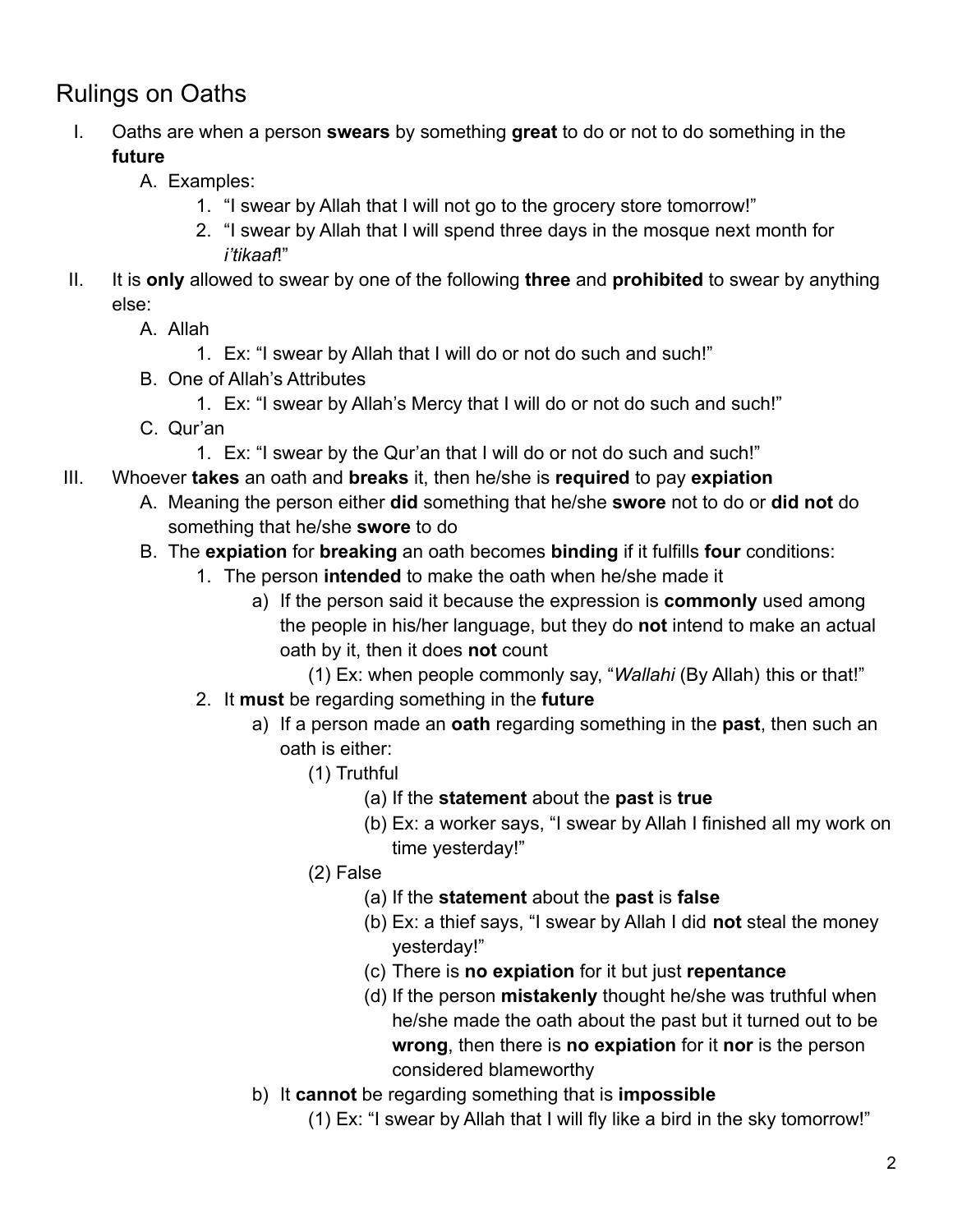- 3. The person made the **oath** by one's **own choice**
	- a) If the person was **forced** to do so in some way, then the oath does **not** count
- 4. The person **breaks** the oath by either:
	- a) Doing something he/she swore not to do
	- b) Not doing something he/she swore to do
- C. Anyone who is forced, ignorant, or forgetful during an oath is **not** required to pay any expiation for breaking it
- IV. It is **disliked** to **take** an oath to **do** something disliked or to **leave** something recommended
	- A. It is **recommended** to **break** such an oath and pay the expiation for it
	- B. In the **opposite** case: it is **disliked** to **break** an oath to **do** something recommended or to **leave** something disliked
- V. If a person takes an oath to **do** something **forbidden** or to **leave** something **obligated**, then it is **required** to **break** such an oath and pay the expiation
	- A. In the **opposite** case: it is **forbidden** to break an oath to **leave** something forbidden or to **do** something obligated

### <span id="page-2-0"></span>Expiation for Breaking the Oath

- I. If a man takes an oath to make his female slave **prohibited** for himself or to make something permissible **forbidden** for himself, then they do **not** actually become forbidden for him. Rather, the statement is considered a type of **oath**
	- A. Ex: A man says, "I swear by Allah that I will never eat honey again!"
	- B. If he breaks such an oath, then he is **required** to pay **expiation**
	- C. **Exception**: if a man took an oath to make his wife forbidden for himself, then this is considered *dhihaar*, the rulings for which were discussed in the Book of Divorce
- II. The **expiation** is **required** to be paid as soon as the person **breaks** the oath
- III. The **expiation** for breaking the oath is a **choice** between any **one** of the following **three** options:
	- A. Feed **ten** poor people
	- B. Clothe **ten** poor people
		- 1. The clothes given should **suffice** for performing an **obligatory prayer**
			- a) If the poor person is a **man**, then the clothes given should be able to **cover** what is between the **navel** and the **knee** plus **one** of the **shoulders**
			- b) If the poor person is a **woman**, then the clothes given should be able to **cover** her **whole body** except the face
	- C. Free a **Muslim** slave
- IV. If someone is **unable** to do any of the above three, then he/she must **consecutively** fast for **three days**
	- A. Ex: the man who broke the oath is very poor and barely has enough for himself and his kids, in this case, he will consecutively fast for three days
- V. The **oath** will be based on **custom**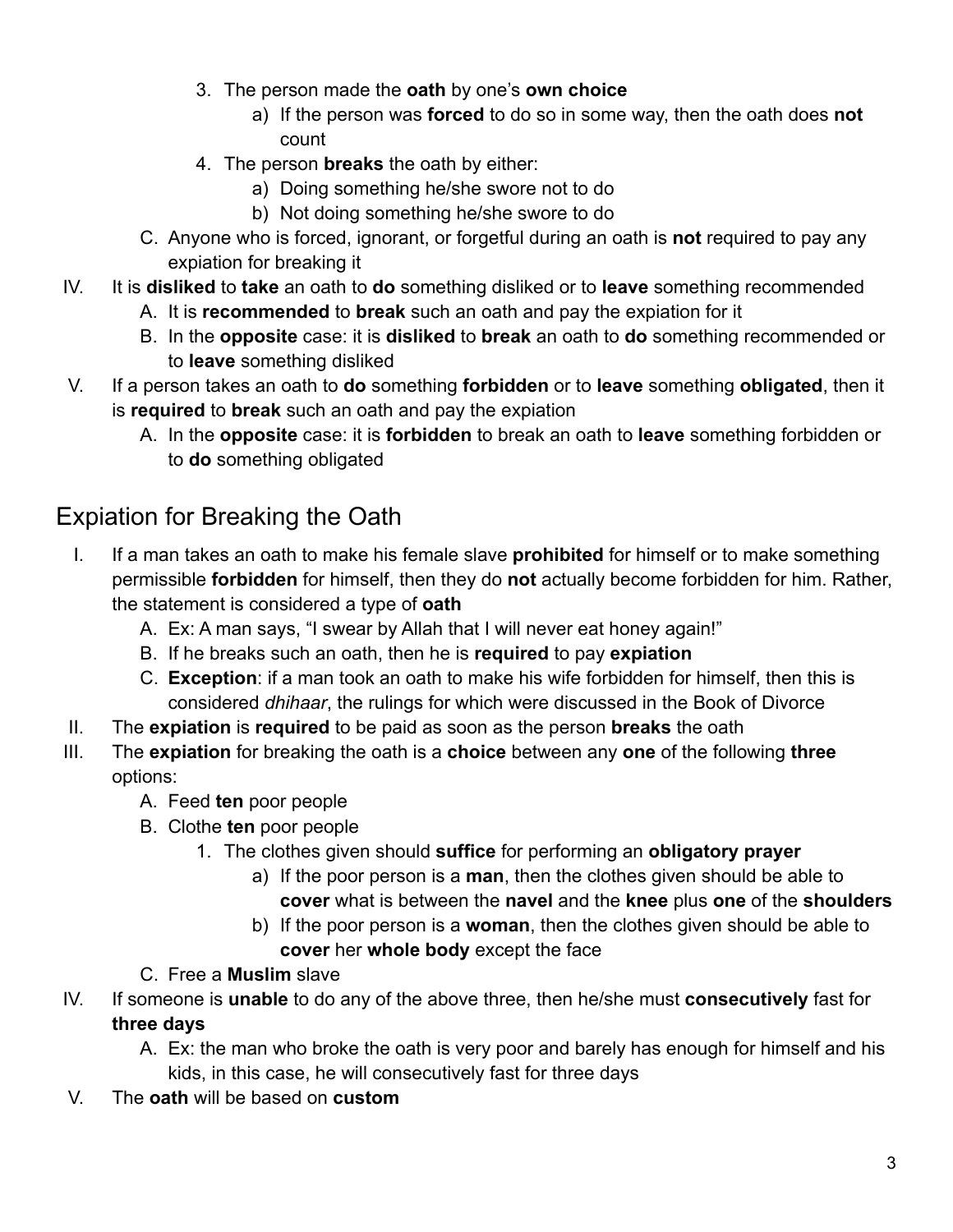- A. Meaning the **thing** about which the person is taking an oath **for** or **against** will be determined by **custom**
	- 1. Ex: a person says, "I swear by Allah that I will not eat any sweets today!"
		- a) If in this person's culture, the word 'sweets' is in reference to a very specific type of dish, then we will **assume** that this person's oath is regarding that particular type of dish **only** and **not** all sweets
- VI. If the **language** of the oath taker is **unclear**, then we go by the **intention** of the oath taker as long as he/she is **not** unjust and his/her wording **allows** such a **possibility**
	- A. Ex: referring to 'roof' as 'sky' in Arabic
		- 1. A man says in Arabic, "I swear by Allah to sleep under the 'roof' tonight!" Then he sleeps under the night sky
			- a) This would be ok since the Arabic word for 'roof' is customarily used in reference to the 'sky' as well
	- B. There is a **six**-**step sequence** when the language is **unclear**. We **start** with the **first** and then work our way **down** when it **continues** to be **unclear**:
		- 1. Determine the **intention** of the oath taker
		- 2. Figure out what **caused** the oath to be taken
		- 3. We see if the person **specified** it in any manner
		- 4. We see if the thing the person took an oath to do or not to do has any **Islamic** (*shari'*) **definition**
		- 5. We see if the thing the person took an oath to do or not to do has any **custom definition**
		- 6. If none of the above scenarios result in a solution, then we go by the **linguistic definition**

#### <span id="page-3-0"></span>Rulings on Vows

- I. Def: this is when a **pubescent** and **sane** person **voluntarily** makes a **vow** to Allah that he/she will **do** something that is originally **not** required of him/her in the religion
	- A. Ex: "I make a vow to Allah that I will give \$500 in charity!"
	- B. After making the vow, it becomes **obligatory** on him/her to **fulfill** it
- II. It is **disliked** to make vows
	- A. Because the person is **unnecessarily** taking a burden on himself/herself
- III. It is **only valid** when a *mukallaf* (sane and pubescent) person does it
- IV. It is of **six** types:
	- A. Absolute
		- 1. When there is **no intention** for anything because **nothing** is **specified** as to the exact **nature** of the vow
			- a) Ex: "I make a vow to Allah if I do such and such!"
		- 2. In this case, the person is **required** to pay the **expiation** for **breaking the oath** if the person **did** the action
	- B. When it is done in a state of **anger** and **dispute**